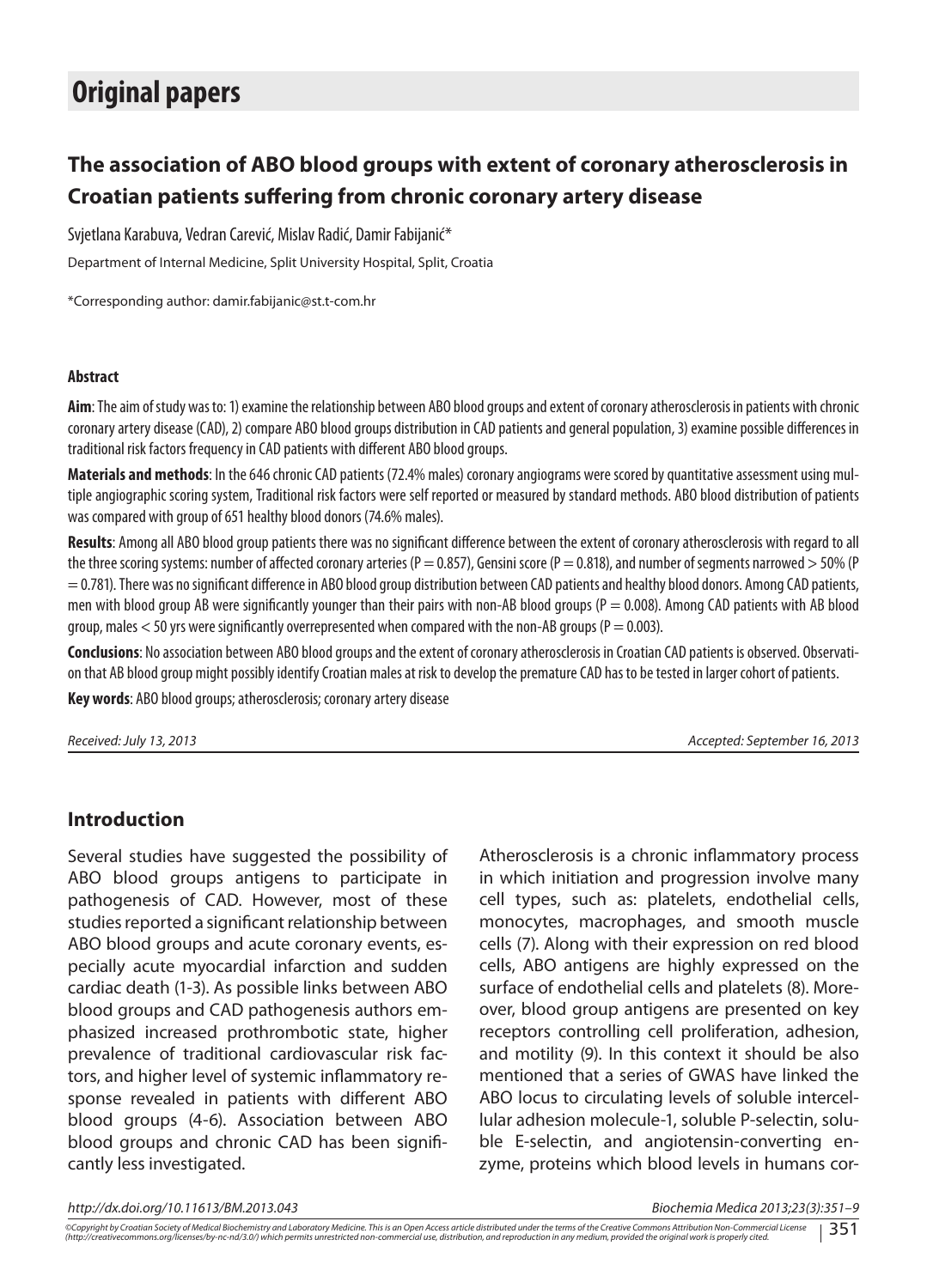relate with increased risk of cardiovascular events (10,11). Also, some recent GWASs and their metaanalyses support this potential role for ABO genotypes in modulating circulating levels of total and LDL cholesterol, as well as phytosterols, established causal risk factors for atherosclerotic heart diseases (12). Overall, these associations with cardiovascular risk biomarkers suggest a complex role of ABO in atherosclerotic cardiovascular diseases.

Because initiation and progression of atherosclerosis involve interactions between activated endothelial cells, platelets, and inflammatory cells, we hypothesized that ABO antigens play an important role in cell-cell interactions, which goes along with the presence of traditional cardiovascular risk factors, resulting in different progression of atherosclerosis, and consequently in different extent of CAD in patients with different ABO blood groups.

Previous studies on chronic CAD patients estimated extent of coronary atherosclerosis using single angiographic scoring system (13-16). So far, the only studies that have investigated the association between ABO blood groups and CAD in the Croatian population included patients with an acute myocardial infarction. Although results of first study confirmed the association of non-OO blood group genotypes with an increased risk of thrombosis, neither study demonstrated the association between particular ABO genotypes and an increased risk of myocardial infarction (17,18).

In the present study, we aimed to investigate the relationship between ABO blood groups and the extent of coronary atherosclerosis in patients with chronic CAD using multiple angiographic scoring system. Also, we aimed to compare ABO blood groups distribution in CAD patients and general population and to examine possible differences in traditional risk factors frequency in CAD patients with different ABO blood groups.

## **Materials and methods**

### **Subjects**

An observational study had been conducted from the beginning of 2009 until the end of 2010 in the Department of Cardiology, Split University Hospital Centre, Split, Croatia. In total, 646 patients with chronic CAD (468 [72.4%] males) undergoing coronary angiography had been consecutively enrolled. After noninvasive cardiology testing, coronary angiography was performed in patients with angina symptoms despite optimal medical treatment, as well as in patients who have experienced sudden cardiac arrest, in patients with a high pretest probability of having left main or 3-vessel disease, in patients suspected for CAD who cannot undergo noninvasive testing and in patients with other indications, including patients with uncertain diagnosis on noninvasive testing, high-risk occupational requirements, clinically suspected nonatherosclerotic causes of ischemia or possible vasospasm with need for provocative testing, multiple hospital admissions, or an overriding patient desire for definitive diagnosis of the presence or absence of obstructive disease (19).

The distribution of ABO blood groups in patients were compared with the frequency of the blood groups in healthy controls, which consisted of 651 consecutive blood donors (486 [74.6%] males) with no symptoms and clinical signs of cardiovascular diseases, recruited in study during regular activities in the Department of Blood Transfusion, Split University Hospital Centre, Split, Croatia, from October until December 2010.

The study was conducted according to the principles of the Declaration of Helsinki after the approval from the local ethics committee had been obtained. The informed consent from the participants was not required due to the observational character of the study.

#### **Collection of data**

Residents in cardiology filled out the questionnaire on the demographic and clinical characteristics (age, sex, height, weight, systolic and diastolic blood pressure), the patients self-reported presence of traditional cardiovascular risk factors (arterial hypertension, diabetes, hypercholesterolemia, hypertriglyceridemia, cigarette smoking), and values of laboratory parameters measured during the study (total cholesterol - TC, LDL cholesterol - LDL-C, HDL cholesterol - HDL-C, triglyceride - TG, glucose).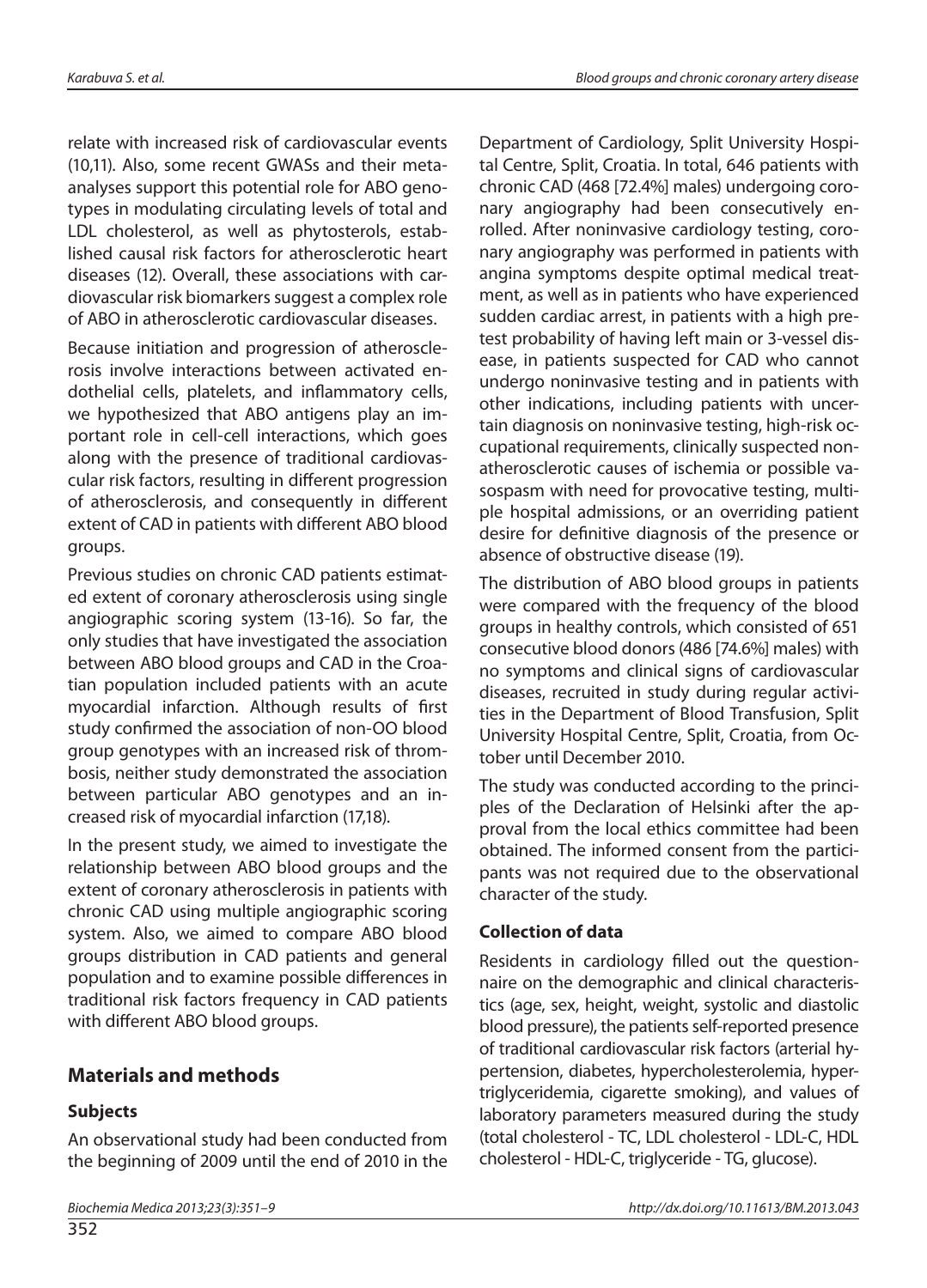The presence of cardiovascular risk factors was defined as:

- $\cdot$  diabetes mellitus fasting blood glucose  $> 6.9$ mmol/L or non-fasting glucose level > 11 mmol/L, and/or use of antidiabetic medication;
- arterial hypertension systolic blood pressure > 140 mmHg, diastolic blood pressure > 90 mmHg, or previous use of antihypertensive drugs;
- hypercholesterolemia  $TC > 4.5$  mmol/L, LDL-C > 2.5 mmol/L, or previous use of lipid-lowering therapy;
- hypertriglyceridemia  $TG > 1.8$  mmol/L;
- overweight BMI (weight/height<sup>2</sup>) > 25 kg/m<sup>2</sup>;
- • cigarette smoking was categorized as *non smoking* or *ever smoking*; while
- premature CAD was defined as a symptomatic CAD which emerged in men < 50 years and women  $<$  55 years of age (19).

#### **Laboratory methods**

Blood samples had been collected in the morning, before angiographic procedure, after a fasting period of 12 hours. Serum, obtained from a blood collected in a vacuum tube, after centrifugation at 1500 x g for 10 minutes, had been used for TC, LDL-C, HDL-C, TG, and glucose measurement. For ABO blood typing blood sample collected with EDTA had been used.

All laboratory tests were performed immediately after the sample reception in the Department of Clinical Biochemistry, Split University Hospital Center, Split, Croatia.

Plasma concentrations of glucose, TG, TC and HDL-C (after selective precipitation with Immuno AG, Vienna, Austria) were measured by standard enzymatic methods on a Beckman Coulter AU 640 (Beckman Coulter, Tokyo, Japan). LDL-C was calculated using Friedwald equation. If TG concentration was above 3 mmol/L, HDL-C and LDL-C were measured by direct immunoinhibition method (Olympus Diagnostica, Lismeehan, Ireland) and homogeneous assay (Randox Laboratories, Crumlin, United Kingdom), respectively.

ABO blood groups were determined in the Department of Blood Transfusion, Split University Hospital Centre, Split, Croatia, by commercially available hemagglutination techniques (Erytype S ABO Microplates, Biotest, Dreieich, Germany). Typing had been performed within 3 hours from sampling.

#### **Methodology related to angiography**

Selective coronary arteriography was carried out by Judkins technique using the femoral or radial route, viewing the results under fluoroscopy. The four cardinal epicardial vessels for assessment of stenotic lesions were LM, LAD, such as diagonal branches, RCx, obtuse marginal branches and the RCA. Angiographic scoring was performed by cardiologist who was blinded by the other studies result. For the purpose of this study, percentage of stenoses were graded on the RAO for left coronary injections and LAO for right coronary injections. Coronary angiograms were interpreted visually, analyzed in two orthogonal views, and scored by quantitative assessment of the coronary tree involving three criteria such as:

- number of affected coronary arteries: 1-, 2- or 3-vessel disease;
- modified GS which grades narrowing of the lumens of the coronary arteries as: grade 1 for 1-25% narrowing, 2 for 26-50% narrowing, 4 for 51-75% narrowing, 8 for 76-90% narrowing, 16 for 91-99% narrowing and 32 for total occlusion. These scores were then multiplied by a factor taking the importance of the lesion's position in the coronary arterial tree into account: factor 5 for the LM coronary artery; 2.5 for the proximal LAD, proximal RCx or proximal RCA; 1.5 for the mid region of the LAD; 1 for the distal LAD or mid-distal region of the RCx or RCA; and 0.5 for one of the smaller branches. Total GS was expressed as the sum of the scores along entire coronary arteries (20);
- number of segments of coronary arteries narrowed  $>$  50%.

#### **Statistical analysis**

Categorical data (gender, coronary risk factors, affected vessels, ABO blood groups) were presented as counts or proportions (percentages) and quantitative data (age, laboratory parameters, number of affected vessels and segments narrowed > 50%,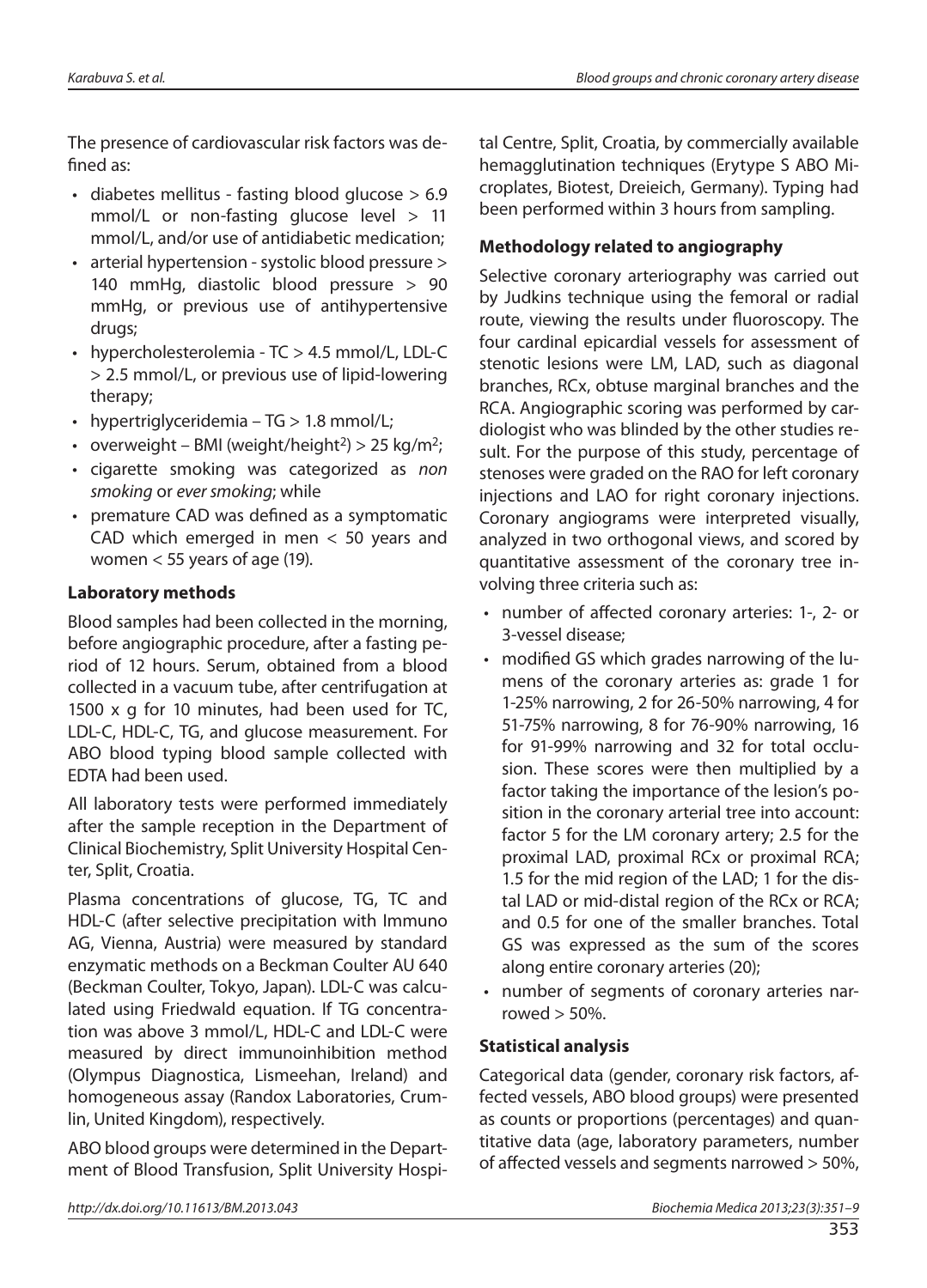modified GS) were presented as mean and standard deviation (mean  $\pm$  SD), and median with minimal to maximal range (min-max). The Kolmogorov-Smirnov test was used to verify the hypothesis of normal distribution of the quantitative variables. The differences between the frequency of ABO blood groups in CAD patients and healthy blood donors were tested using  $x^2$ -test. The difference between ABO blood groups were first assessed using the  $x^2$ -test for independent samples for categorical data and one-way analysis of variance (ANOVA) for independent samples with Bonferroni or Tamhane's T2 *post-hoc* multiple comparisons as appropriate for quantitative data. Demographic and clinical characteristics, frequency of coronary risk factors and extent and severity of atherosclerotic lesions on coronary arteries were then tested for one blood group (group X) *versus* other ABO blood groups comprised of non-X group (e.g. blood group AB *vs.* non-AB blood groups) using parametric Student's t-test for independent samples or non-parametric Mann-Whitney U-test for independent samples to determine the difference between quantitative variables and  $\chi^2$ -test or Fisher's exact test for independent samples to calculate the difference between categorical data. All statistical tests were two-sided. A P-value < 0.05 was considered statistically significant.

Statistical analyses were performed using the Statistical Package for Social Sciences (SPSS) for Windows, version 19.0 (SPSS Inc., Chicago, Illinois, USA) and MedCalc Statistical Software (MedCalc Software, version 12.0, Mariakerke, Belgium).

### **Results**

There was no significant difference in ABO group distribution between the group of CAD patients and healthy blood donors (Figure 1). No significant difference regarding gender structure and age was observed between patients and controls.

Differences in incidence of self-reported traditional CAD risk factors between patients with different ABO blood groups were not significant. Namely, overweight, arterial hypertension, diabetes mellitus, hypercholesterolemia, hypertriglyceridemia



**Figure 1.** Frequency of ABO blood groups in the group of CAD patients and healthy blood donors.

P values refers simultaneous comparison of all four blood groups;  $x^2$ -test.

and cigarette smoking were present with similar frequencies in patients with all four blood groups (Table 1).

In analyzing differences in values of traditionally risk factors measured during the study (Table 1), the significantly lower HDL-C level was observed in CAD patients with blood group B. Differences in values of glucose, TC, LDL-C and TG did not reach the level of statistical significance. Significantly more males below 50 years were observed among CAD patients with blood group AB (Table 1).

Among CAD patients, men with blood group AB were significantly younger than their pairs with non-AB blood groups (60 ± 10 *vs*. 65 ± 10 yrs; P = 0.008). Also, in CAD patients with AB blood group, males younger than 50 years were overrepresented (36.7% *vs*. 15.6%; P = 0.003). The other differences in demographic and laboratory parameters were not of statistical significance.

Differences in the extent of coronary atherosclerosis between ABO blood groups patients with regard to all three scoring systems were not significant (Table 2). In all blood groups the most frequently affected coronary artery was LAD, followed by RCA and RCx. Also, the same sequence was observed with regard to extent of coronary atherosclerosis expressed in GS and number of > 50% stenoses, with the most prominent changes on the LAD.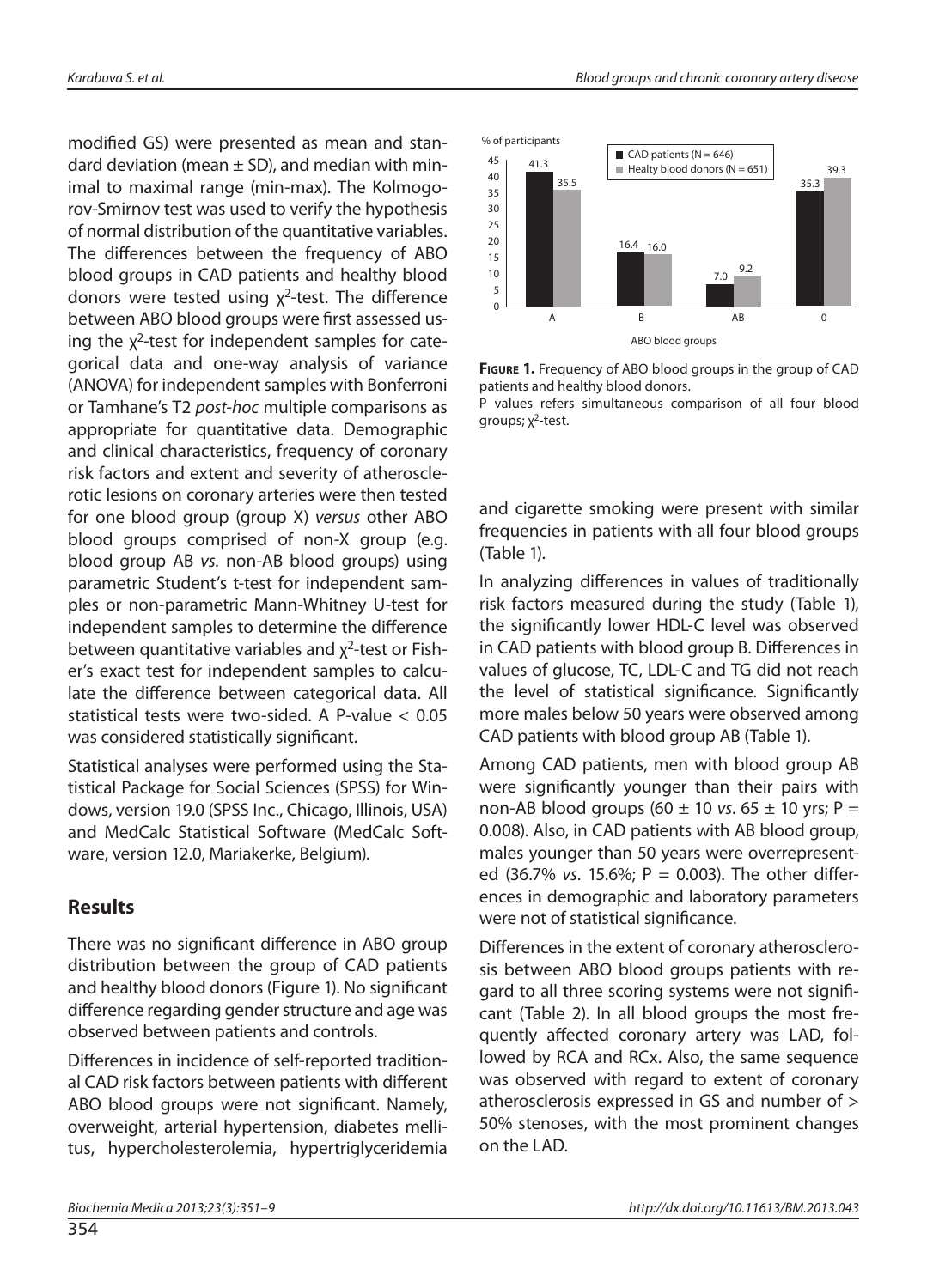**TABLE 1.** Patients' characteristics according to ABO blood groups.

|                                                                                    | <b>ABO blood group</b> |                  |                  |                             |                    |  |  |  |  |
|------------------------------------------------------------------------------------|------------------------|------------------|------------------|-----------------------------|--------------------|--|--|--|--|
| <b>Parameters</b>                                                                  | A<br>$(N = 267)$       | B<br>$(N = 106)$ | AB<br>$(N = 45)$ | $\mathbf{o}$<br>$(N = 228)$ |                    |  |  |  |  |
| <b>Demographics parameters (N [%] of pts.)</b>                                     |                        |                  |                  |                             |                    |  |  |  |  |
| <b>Males</b>                                                                       | 191 (71.5)             | 84 (79.2)        | 30               | 163(71.5)                   | 0.331 <sup>†</sup> |  |  |  |  |
| Age [years; median (min-max)]                                                      | 62 (37-84)             | $61(36-81)$      | 59 (41-77)       | 64 (36-85)                  | 0.131 <sup>‡</sup> |  |  |  |  |
| <b>Coronary risk factors reported by patients</b> (N $[%]$ of pts.; mean $\pm$ SD) |                        |                  |                  |                             |                    |  |  |  |  |
| Body mass index (kg/m <sup>2</sup> )                                               | $27.88 \pm 3.67$       | $28.06 \pm 3.89$ | $28.18 \pm 4.58$ | $28.12 \pm 3.57$            | 0.883 <sup>‡</sup> |  |  |  |  |
| $25 - 30$                                                                          | 142 (53.2)             | 57 (53.8)        | 20               | 133 (58.3)                  | 0.539 <sup>§</sup> |  |  |  |  |
| > 30                                                                               | 66 (24.7)              | 27(25.5)         | 15               | 58 (25.4)                   | 0.659 <sup>§</sup> |  |  |  |  |
| Arterial hypertension                                                              | 193 (72.3)             | 70 (66.0)        | 33               | 176 (77.2)                  | 0.194 <sup>†</sup> |  |  |  |  |
| Diabetes mellitus                                                                  | 122(45.7)              | 52 (49.1)        | 16               | 102 (44.7)                  | 0.499 <sup>§</sup> |  |  |  |  |
| Hypercholesterolemia                                                               | 204 (76.4)             | 82 (77.4)        | 38               | 179 (78.5)                  | $0.810^{+}$        |  |  |  |  |
| Hypertriglyceridemia                                                               | 89 (33.3)              | 45 (42.5)        | 19               | 86 (37.7)                   | 0.325 <sup>6</sup> |  |  |  |  |
| Cigarette smoking                                                                  | 84 (31.5)              | 31 (29.2)        | 15               | 57 (25.0)                   | 0.396 <sup>§</sup> |  |  |  |  |
| Premature CAD                                                                      |                        |                  |                  |                             |                    |  |  |  |  |
| Males $<$ 50 years                                                                 | 25(13.1)               | 12(14.3)         | 8                | 11(6.7)                     | $0.012^{5}$        |  |  |  |  |
| Females < 55 years                                                                 | 18 (23.7)              | 3(13.6)          | 3                | 9(13.8)                     | 0.449 <sup>§</sup> |  |  |  |  |
| Laboratory parameters (mean $\pm$ SD)                                              |                        |                  |                  |                             |                    |  |  |  |  |
| Glucose (mmol/L)                                                                   | $7.11 \pm 2.52$        | $7.63 \pm 3.05$  | $6.75 \pm 2.37$  | $7.24 \pm 2.73$             | $0.225^{\ddagger}$ |  |  |  |  |
| Total cholesterol (mmol/L)                                                         | $5.21 \pm 1.24$        | $5.11 \pm 1.17$  | $5.06 \pm 1.07$  | $5.08 \pm 1.21$             | 0.616 <sup>‡</sup> |  |  |  |  |
| LDL-cholesterol <sup>+</sup> (mmol/L)                                              | $3.07 \pm 1.03$        | $2.27 \pm 1.31$  | $2.83 \pm 0.83$  | $2.97 \pm 1.02$             | $0.165^+$          |  |  |  |  |
| HDL-cholesterol <sup>#</sup> (mmol/L)                                              | $1.29 \pm 0.48$        | $1.17 \pm 0.30$  | $1.27 \pm 0.32$  | $1.21 \pm 0.33$             | 0.026 <sup>‡</sup> |  |  |  |  |
| Triglycerides (mmol/L)                                                             | $1.77 \pm 1.03$        | $2.13 \pm 1.36$  | $1.89 \pm 0.95$  | $1.87 \pm 1.28$             | $0.065*$           |  |  |  |  |

CAD – coronary artery disease; LDL-cholesterol – low-density lipoprotein cholesterol; HDL-cholesterol – high-density lipoprotein cholesterol.

P – values refers simultaneous comparison of all four blood groups.

§Fisher's exact test

P values lower than level of significance are distinguished by bolding.

## **Discussion**

The present study did not show any relationship between ABO blood groups and extent of atherosclerotic lesion of coronary arteries in Croatian patients with chronic CAD. It did not also reveal significant differences in ABO blood group distribution between CAD patients and healthy blood donors, or significant differences in frequency of traditional coronary risk factors in CAD patients with different ABO blood groups.

Despite numerous studies on the relationship between ABO blood groups and CAD, the link between these entities is still unclear. Most of these studies investigated the relationship between ABO blood groups and acute forms of CAD (1-3,6,17). The higher frequency of CAD patients with non-O blood groups suggested a protective anti-atherogenic effect of the blood group O (6,13). Moreover,

<sup>†</sup>χ2-test

<sup>‡</sup>ANOVA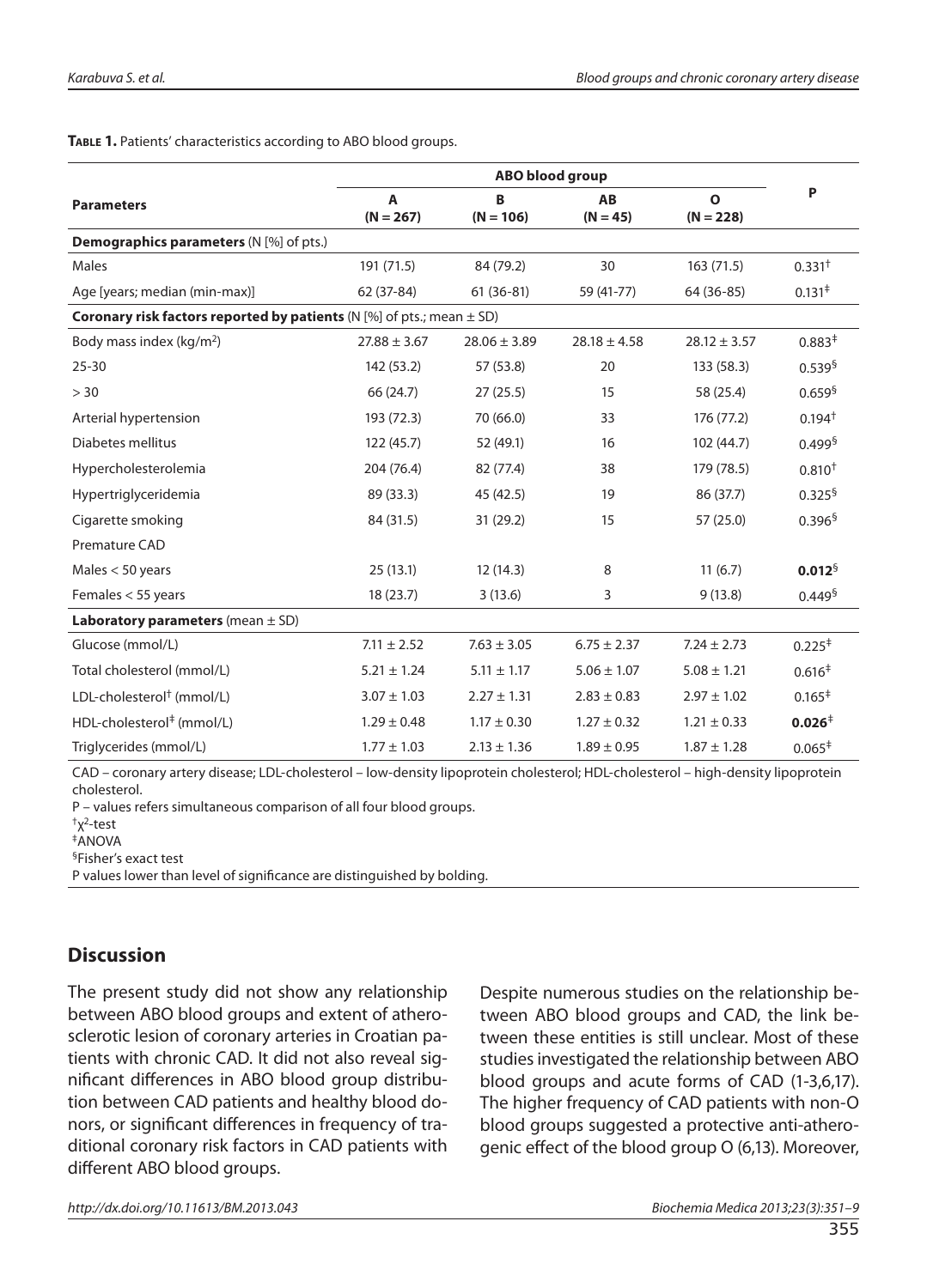|                                                  | <b>ABO blood group</b> |                   |                   |                             |                    |  |  |
|--------------------------------------------------|------------------------|-------------------|-------------------|-----------------------------|--------------------|--|--|
| <b>Coronary arteries</b>                         | A<br>$(N = 267)$       | B<br>$(N = 106)$  | AB<br>$(N = 45)$  | $\mathbf{o}$<br>$(N = 228)$ | P                  |  |  |
| <b>No. of affected vessels</b> (mean $\pm$ SD)   |                        |                   |                   |                             |                    |  |  |
|                                                  | $2.13 \pm 1.10$        | $2.09 \pm 1.09$   | $2.09 \pm 1.04$   | $2.19 \pm 1.10$             | 0.857 <sup>†</sup> |  |  |
| <b>Affected vessels</b> (N [%] of pts.)          |                        |                   |                   |                             |                    |  |  |
| <b>LM</b>                                        | 74 (27.7)              | 23(21.7)          | 12                | 53 (23.2)                   | $0.552^{+}$        |  |  |
| LAD                                              | 213 (79.8)             | 82 (77.4)         | 35                | 183 (80.3)                  | 0.930 <sup>§</sup> |  |  |
| <b>RC<sub>x</sub></b>                            | 163(61.0)              | 66 (62.3)         | 24                | 152 (66.7)                  | 0.315 <sup>§</sup> |  |  |
| <b>RCA</b>                                       | 190 (71.2)             | 74 (69.8)         | 35                | 162(71.1)                   | 0.790 <sup>5</sup> |  |  |
| <b>Modified Gensini score</b> (mean±SD)          |                        |                   |                   |                             |                    |  |  |
| Total                                            | $63.13 \pm 58.97$      | $59.99 \pm 59.27$ | $54.17 \pm 60.83$ | $61.95 \pm 63.02$           | 0.818 <sup>†</sup> |  |  |
| LAD                                              | $22.92 \pm 26.53$      | $23.52 \pm 29.29$ | $15.22 \pm 19.91$ | $23.25 \pm 27.35$           | 0.299 <sup>†</sup> |  |  |
| <b>RC<sub>x</sub></b>                            | $12.81 \pm 19.96$      | $11.25 \pm 16.43$ | $13.19 \pm 21.78$ | $13.87 \pm 21.82$           | $0.745^+$          |  |  |
| <b>RCA</b>                                       | $21.80 \pm 29.37$      | $22.27 \pm 29.06$ | $19.42 \pm 26.59$ | $21.15 \pm 29.35$           | 0.948 <sup>†</sup> |  |  |
| No. of segments narrowed $>$ 50% (mean $\pm$ SD) |                        |                   |                   |                             |                    |  |  |
| Total                                            | $2.21 \pm 1.97$        | $2.09 \pm 1.95$   | $2.02 \pm 1.91$   | $2.29 \pm 2.14$             | 0.781 <sup>†</sup> |  |  |
| LAD                                              | $0.82 \pm 0.87$        | $0.76 \pm 0.88$   | $0.62 \pm 0.75$   | $0.83 \pm 0.89$             | $0.475^+$          |  |  |
| <b>RC<sub>x</sub></b>                            | $0.58 \pm 0.83$        | $0.58 \pm 0.77$   | $0.51 \pm 0.70$   | $0.58 \pm 0.80$             | $0.962^+$          |  |  |
| <b>RCA</b>                                       | $0.71 \pm 0.82$        | $0.71 \pm 0.89$   | $0.78 \pm 0.95$   | $0.82 \pm 0.94$             | $0.565^+$          |  |  |

**Table 2.** Coronarography scoring according to ABO blood groups

LM – left main; LAD – left anterior descending coronary artery; RCx – circumflex coronary artery; RCA – right coronary artery. P – values refers simultaneous comparison of all four blood groups.

†ANOVA

‡Fisher's exact test

 $\frac{1}{2}x^2$ -test.

association between increased risk for arterial and venous thromboembolic events, intermittent claudications and cerebral ischemia in patients with non-O blood groups and over-representing of the patients with blood group O in patients with inherited bleeding tendencies have further strengthen this thinking (21-23). Recently, He *et al*. reported that in cohort with total number of participants exceeds 90,000, those individuals with non-O blood group had an age-adjusted hazard ratio for risk of developing CAD. A meta-analysis of other cohorts which include over 114,000 participants, also showed significant pooled relative CAD risk in non-O blood group patients. Among them, those with O blood group were significantly less likely to CAD development in comparison with particular non-O blood groups (24).

However, some authors reported opposite observations. For example, Mitchell showed that the rate of cardiovascular mortality was increased in towns with a higher prevalence of blood group O (3). Furthermore, he concluded that cardiovascular disease might be more lethal in subjects with blood group O and that differences in blood group O distribution in different parts of Britain might provide an explanation for the geographic variation in ischemic heart disease (3).

Finally, in accordance with our results, some reports revealed that there is no relationship between ABO blood groups and CAD, denying the pathophysiological link between these entities (17,25,26).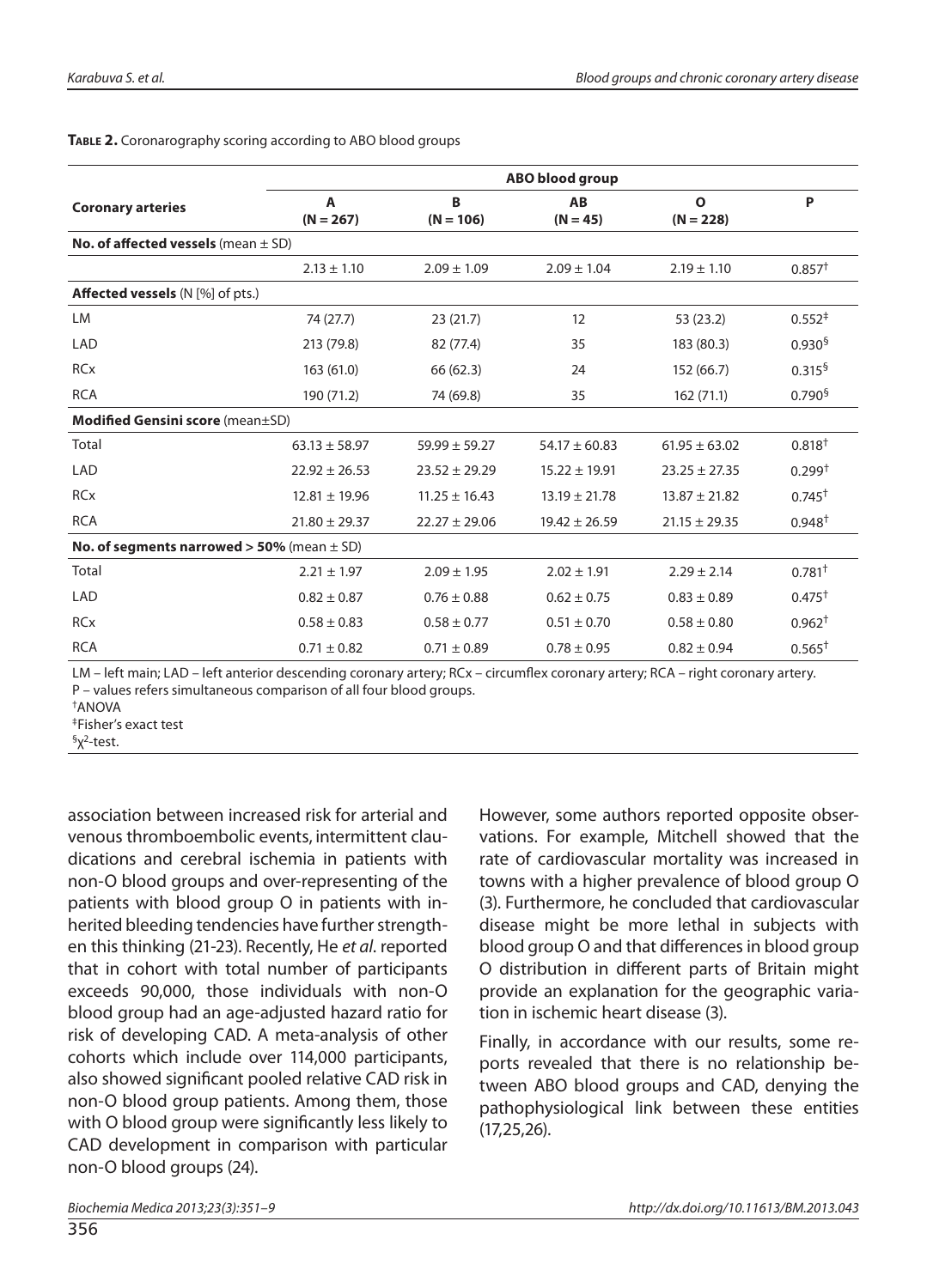Until date, only several studies have investigated possible relationship between angiographycally determined atherosclerotic changes in stable CAD and ABO blood groups (13-16). In Polish population advanced atherosclerosis of coronary arteries in non-O cardiac bypass surgery patients has been described. Authors found that there is significantly more frequent left main stenoses in patients with group A, and single-vessel disease in patients with blood group AB (15). In Hungarians who underwent coronary angiography, it has been observed that blood group A predominates among patients with positive coronarography, while blood group O was less frequent except in Hungarian population (16). In patients from Northern Finland, undergoing coronary artery by-pass grafting surgery, blood group B was associated with a higher angiographic score, but that findings had no implication on postoperative course (14). To the best of our knowledge, there is no study about possible association between ABO blood groups and extent of coronary atherosclerosis in patients with chronic CAD, estimated according to multiple scoring systems that were applied in our study. In that context, it is important that our results did not confirm the hypothesis, suggesting no association between ABO blood groups and extent of coronary atherosclerosis in Croatian CAD patients.

Also, in our study there was no difference in distribution of the ABO blood groups between CAD patients and healthy blood donors. Moreover, ABO blood groups distribution in both groups were similar with that revealed in the general Croatian population (17,18).

Some authors reported different frequency of the traditional cardiovascular risk factors in CAD patients with different ABO blood groups. In the Brazilians, patients with blood group A were younger than patients with other blood groups, while in the Lithuanians has been observed significantly higher incidence of blood group B in women younger than 45 years suffering from coronary atherosclerosis (27,28). Also, it has been reported that non-O blood groups were significantly associated with both family history and hypercholesterolemia (13). In our study, it was observed that differences in frequency of traditionally cardiovascular risk factors between ABO blood groups were decreased HDL-C level in patients with blood group B and significantly younger age of men with blood group AB. It is possible, therefore, to conclude that AB blood group might possibly identify Croatian males at risk to develop the premature CAD. On the other hand, it also revealed that difference in the values of HDL-C did not have any clinical implications.

However, our results do not exclude the possible association between ABO blood groups and acute coronary events. Although coronary angiography is the standard for evaluating the extent and severity of CAD, it does not demonstrate the overall of atherosclerotic plaque in the coronary artery wall, or its activity and rupture tendency which is the predisposition for the development of acute coronary events (7). It is possible that ABO antigens regain higher impact on the pathogenesis of acute coronary syndromes (unstable angina pectoris, acute myocardial infarction, sudden cardiac death) (1-3). In addition to this argument, results of previous studies have shown that there are significantly higher absolute levels of von Willebrand factor in patients with acute coronary syndrome in relation to levels of this factor in stable CAD patients (6). It is plausible that ABO modulation of von Willebrand factor related thrombosis accounts for the ABO association with acute cardiovascular events. Also, ABO antigens are known to be carried by several platelet glycoproteins, and platelet endothelial cell adhesion molecule, which may also act as potential modulators of the ABO blood groups association with arterial thrombosis and acute cardiovascular events (10,29). However, the widespread clinical usefulness of GWASs, including that for ABO locus, is limited by paradox relates to the highly significant probability values reported for common disease variants despite very small effect sizes, which required further studies in order to define the clinical and therapeutic possibilities (30).

The limitations of our study are related to the type of study, which is observational in nature. Furthermore, lack of information on CAD risk factors in control group, because in this article control group had been used mainly in the describing of blood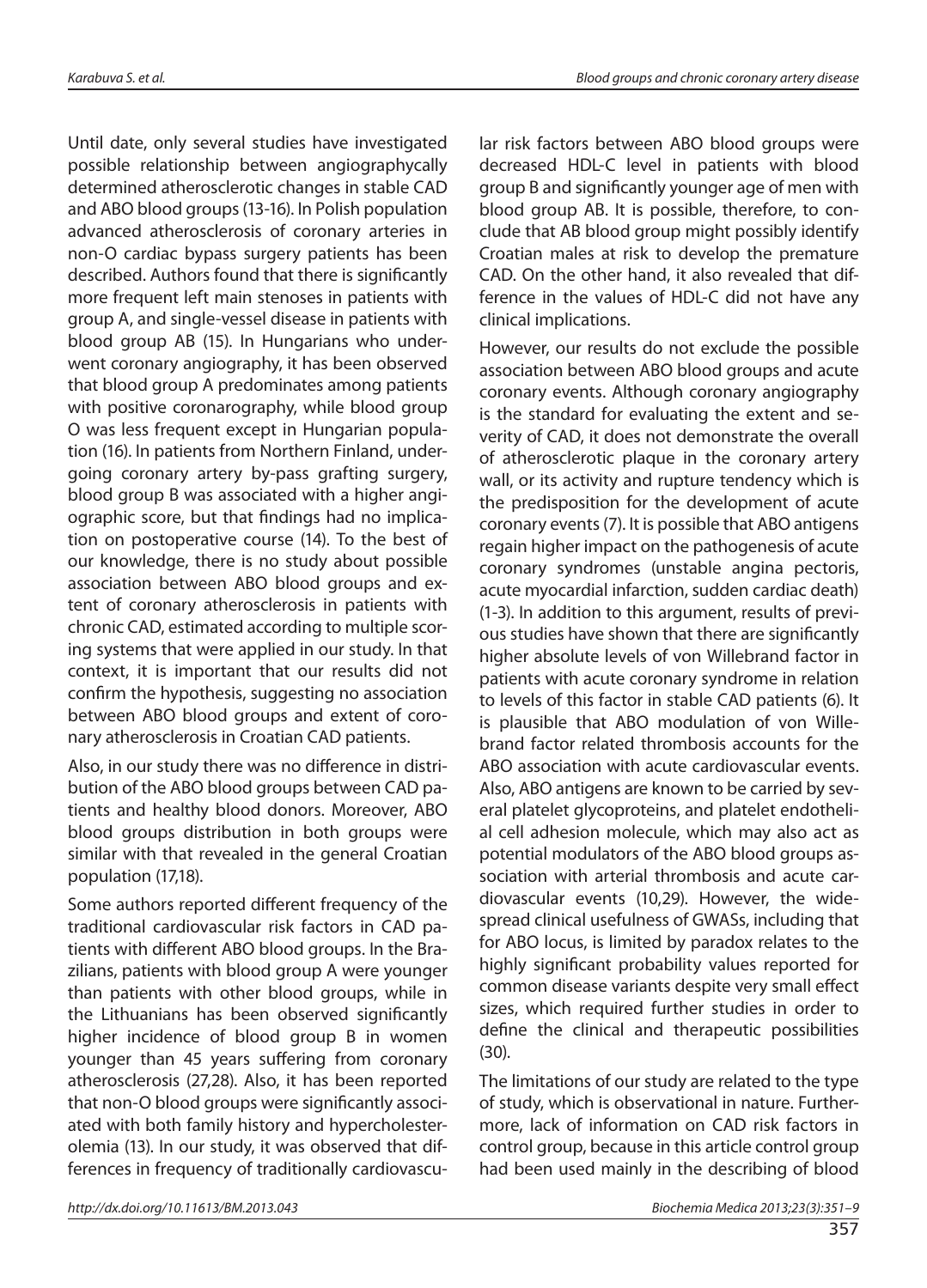group distribution in general population and chronic CAD Croatian patients. The small sample of patients, especially in AB blood group, could influence on observation that AB blood group may be possible marker of CAD precocity in younger Croatian population. Finally, ABO blood typing in the study did not rely on molecular techniques, as in many studies mentioned in discussion.

In conclusion, results of our study suggest no association between ABO blood groups antigens and the extent of coronary atherosclerosis in Croatian patients with chronic CAD. Observation that AB blood group might possibly identify Croatian males at risk to develop the premature CAD should be tested in the larger prospective cohort study.

#### **Potential conflict of interest**

None declared.

#### **References**

- *1. von Beckerath N, Koch W, Mehilli J, Gorchakova O, Braun S, Schömig A, et al. ABO locus O1 allele and risk of myocardial infarction. Blood Coagul Fibrinolysis 2004;15:61-7. http:// dx.doi.org/10.1097/00001721-200401000-00010.*
- *2. Lee HF, Lin YC, Lin CP, Wang CL, Chang CJ, Hsu LA. Association of blood group A with coronary artery disease in young adults in Taiwan. Intern Med 2012;51:1815-20. http:// dx.doi.org/10.2169/internalmedicine.51.7173.*
- *3. Michell JR. An association between ABO blood group distribution and geographical differences in death-rates. Lancet 1977;1:295-7. http://dx.doi.org/10.1016/S0140-6736- (77)91838-4.*
- *4. O'Donnell J, Laffan MA. The relationship between ABO histo-blood group, factor VIII and von Willebrand factor. Transfus Med 2001;11:343-51. http://dx.doi.org/10.1046/ j.1365-3148.2001.00315.x.*
- *5. Garrison RJ, Havlik RJ, Harris RB, Feinleib M, Kannel WB, Padgett SJ. ABO blood group and cardiovascular disease: the Framingham study. Atherosclerosis 1976;25:311-8. http://dx.doi.org/10.1016/0021-9150(76)90036-8.*
- *6. Ray KK, Francis S, Crossman DC. Measurement of plasma von Willebrand factor in acute coronary syndromes and the influence of ABO blood group status. J Thromb Haemost 2004;2:2053-4. http://dx.doi.org/10.1111/j.1538- 7836. 2004.00965.x.*
- *7. Libby P. Inflamation in atherosclerosis. Arterioscler Thromb Vasc Biol 2012;32:2045-51. http://dx.doi.org/10.1161/ ATVBAHA.108.179705.*
- *8. Eastlund T. The histo-blood group ABO system and tissue transplantation. Transfusion 1998;38:975-88. http://dx.doi. org/10.1046/j.1537-2995.1998.381098440863.x.*
- *9. Greenwell P. Blood group antigens: molecules seeking a function? Glycoconj J 1997;14:159-73. http://dx.doi. org/10.1023/A:1018581503164.*
- *10. Kiechl S, Pare G, Barbalic M, Oi L, Dupuis J, Dehghan A, et. al. Association of variation at the ABO locus with circulating levels of soluble intercellular adhesion molecule-1, soluble P-selectin, and soluble E-selectin: a meta-analysis. Circ Cardiovasc Genet 2011;4:681-6. http://dx.doi.org/10.1161/ CIRCGENETICS.111.960682.*
- *11. Chung CM, Wang RY, Chen JW, Fann CS, Leu HB, Ho HY, et al. A genome-wide association study identifies new loci for ACE activity: potential implications for response to ACE inhibitor. Pharmacogenomics J 2010;10:537-44. http:// dx.doi.org/10.1038/tpj.2009.70.*
- *12. Teslovich TM, Musunuru K, Smith AV, Edmondson AC, Stylianou IM, Koseki M, et al. Biological, clinical and population relevance of 95loci for blood lipids. Nature 2010;466:707- 13. http://dx.doi.org/10.1038/nature09270.*
- *13. Carpeggiani C, Coceani M, Landi P, Michelassi C, L'Abbate A. ABO blood group alleles: A risk factor for coronary artery disease. An angiographic study. Atherosclerosis 2010;211:461-6. http://dx.doi.org/10.1016/j.atherosclerosis. 2010.03.012.*
- *14. Biancari F, Satta J, Pokela R, Juvonen T. ABO blood group distribution and severity of coronary artery disease among patients undergoing coronary artery bypass surgery in Northern Finland. Thromb Res 2002;108:195-6. http://dx.doi. org/10.1016/S0049-3848(03)00003-3.*
- *15. Slipko Z, Latuchowska B, Wojtkowska E. Body structure and ABO and Rh groups in patients with advanced arteriosclerosis of coronary heart disease after aorto-coronary by-pass surgery. Pol Arch Med Wewn 1994;91:55-60.*
- *16. Tarján Z, Tonelli M, Duba J, Zorándi A. Correlation between ABO and RH blood groups, serum cholesterol and ischemic heart disease in patients undergoing coronarography. Orv Hetil 1995;136:767-9.*
- *17. Jukic I, Bingulac-Popovic J, Dogic V, Babic I, Culej J, Tomicic M, et al. ABO blood groups and genetic risk factors for thrombosis in Croatian population. Croat Med J 2009;50:550-8. http://dx.doi.org/10.3325/cmj.2009.50.550.*
- *18. Jukic I, Bingulac-Popovic J, Dogic V, Hecimovic A, Babic I, Batarilo I, et al. Evaluation of ABO blood groups as a risk factor for myocardial infarction. Blood Transfus 2013;11:464-5.*
- *19. Gibbons RJ, Abrams J, Chatterjee K, Daley J, Deedwania PC, Douglas JS, et al. ACC/AHA 2002 Guideline update for the management of patients with chronic stable angina – summary article: A report of the American College of Cardiology/American Heart Association task force on practi-*